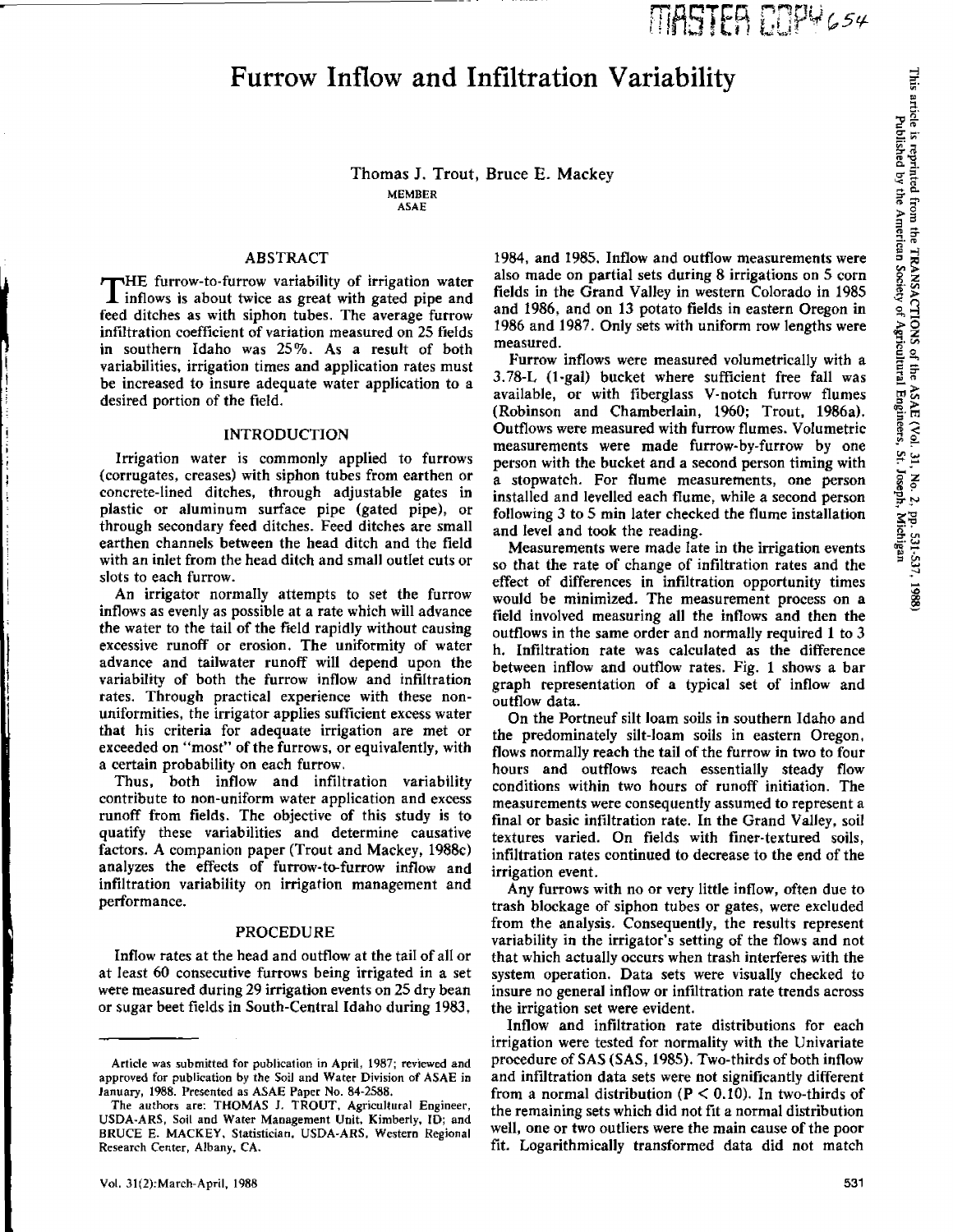

**Fig. 1—Graphical depiction of measured furrow inflow and runoff rates far a typical** field showing infiltration as the difference. For this field  $CV_0 = 25\%$ ,  $CV_I = 39\%$ , **runoff was 32% of the inflow and two furrows had no runoff.**

normal distribution better than the untransformed data. Therefore, normal distribution of the inflow and infiltration data were assumed in all the analyses.

Means and standards deviations were calculated for inflow, outflow and infiltration rates on each irrigation. Standard deviations were found to vary roughly proportionally to the mean, so the more constant coefficient of variation, CV (standard deviation/mean), is used to describe variability. Measured CV's were adjusted downward for the uncertainity in the flow measurement process by subtracting the variance of the measurement process from the measured variance, as explained by Trout and Mackey (1988a-1988b).

Planting, furrowing, and cultivation in the Idaho study area are usually done on three irrigated furrows (six crop rows) per pass, so that means, standard deviations, and CV's were calculated for subsets of each third furrow to isolate any wheel compaction or equipment effects on infiltration. In the Colorado study area alternate furrows are commonly driven on during cultivation, so subsets of alternate furrows were analyzed. In Oregon, although alternate potato furrows are driven on, only alternate furrows are irrigated during a given irrigation, so no subsets were analyzed.

#### RESULTS

#### **Inflow Valability**

Table 1 summarizes the Idaho mean measured furrow inflow rate coefficient of variations,  $CV_0$ , for siphon tube, gated pipe, and feed ditch application methods. The "adjusted" values were adjusted for measurement uncertainty (Trout and Mackey, 1988a). The average measurement process CV was 6% and the adjustment in CV<sub>o</sub> averaged about one percentage point.

Siphon tube application method  $CV_0$  for the Idaho data averaged 14%, which was significantly less (at the 1% probability level) than the variability in the other two application methods. Gated pipe and feed ditch application CV's averaged 25% and 29% which are 79% and 107% larger, respectively, than the siphon tube mean value. The measured Colorado and Oregon fields were all siphon tube irrigated and the average adjusted  $CV<sub>o</sub>$  values were 15% and 10% respectively.

With normally-distributed data, two-thirds of the data will be within  $\pm$  1 standard deviation of the mean. This implies that about one-third of the furrows flowed at least one CV more or less than the mean and that about 5% of the furrows flowed at least 2 CV more or less than the mean. Consequently, on the typical field with gated pipe application to 50 furrows, 16 of the inflows would be more than 25% greater or less than the average and two furrows would flow at least 50% more or less than the average.

The assumption was made that irrigators attempt to set furrow inflow rates evenly and variability thus reflects their inability to do so. However, some irrigators purposely set their flows for perceived infiltration differences. For example, during three measured irrigations in Colorado in which both wheel-compacted and uncompacted furrows were irrigated, the irrigators set the uncompacted furrow inflows 86% higher than the compacted furrow inflows. Some irrigators return to the field late in the furrow stream advance phase and readjust inflows based on observed advance differences so water will reach the ends of all furrows evenly. Both practices result in inflow rates purposely set unevenly to match variable infiltration rates.

Inflow rate was linearly regressed with infiltration rate to determine whether farmers had purposely adjusted

**TABLE 1. IDAHO INFLOW VARIABILITY**

| Application | No. of fields | Ave, no, of   | Average           | Adjusted CVO, $%$ |        |          |
|-------------|---------------|---------------|-------------------|-------------------|--------|----------|
| method      | measured      | furrows/field | $CV_{\Omega}$ , % | Меап              | Median | Range    |
| Siphon tube | 23.           | 59            | 1 -               | 14                |        | 7 to 24  |
| Gated pipe- | 10            | 41            | 26                | 25                | 25     | 13 to 42 |
| Feed ditch  |               | 47            | 30                | 29.               | 27     | 23 to 38 |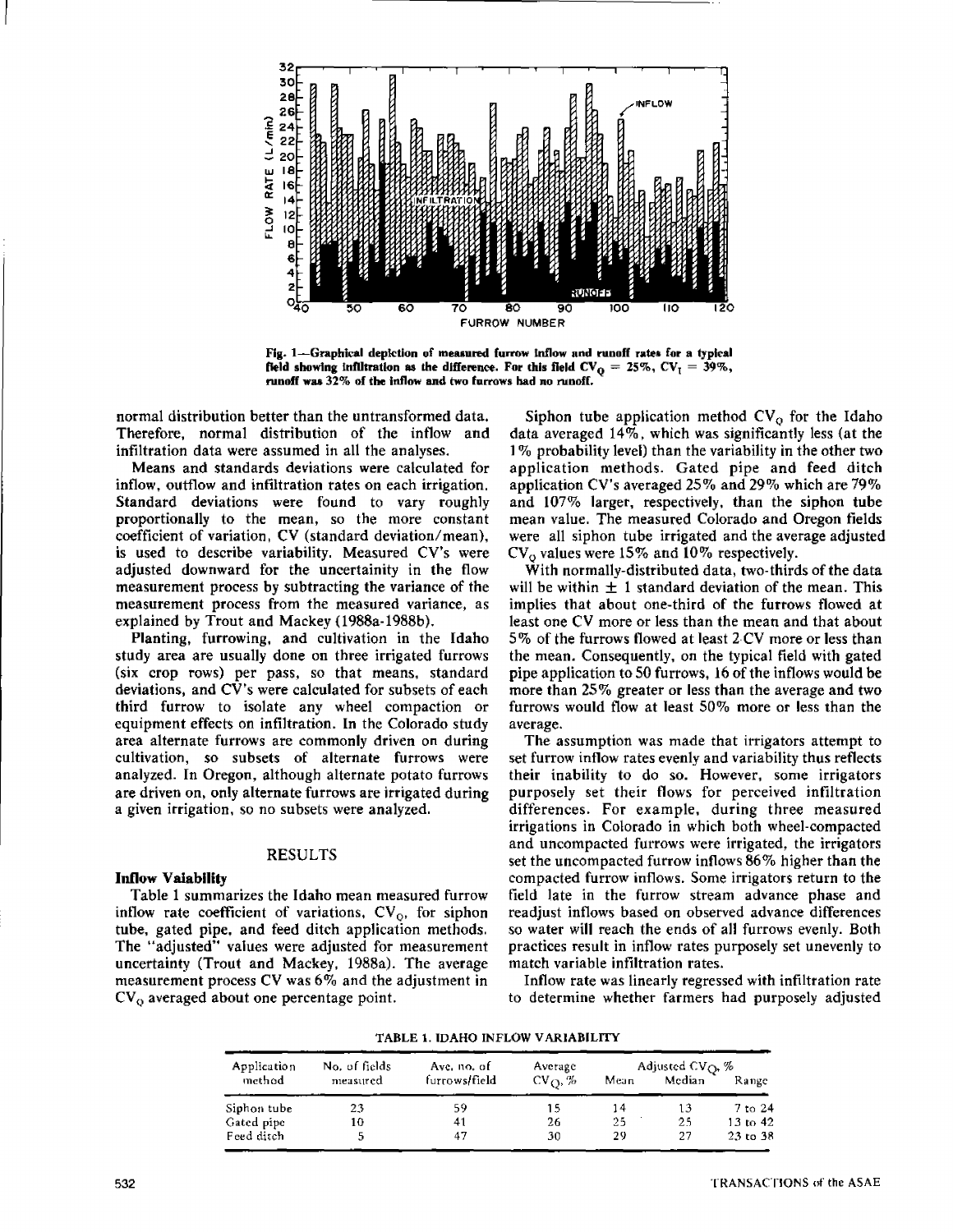inflows for known or observed infiltration differences. In 75% of the Idaho data sets, a significant (at the 5% probability level) positive relationship did exist. However, two intercorrelated factors prevent clearly ascribing this relationship to farmers adjusting inflows for infiltration rate. First, infiltration may vary with wetted perimeter and thus flow rate and thus the cause and effect relationship may be the reverse (i.e., higher inflow rates may cause higher infiltration rates). This possibility is analyzed in detail later. Second, since infiltration rate is calculated from the difference between inflow and outflow rates, random inflow measurement errors will bias both inflow and infiltration rates in the same direction, and thus create a measured correlation that may not actually exist.

The measurement error effect was estimated by adding stochastically generated inflow measurement errors to stochastically generated inflow and outflow data sets with normal distributions similar to those measured in the field. The model indicated that when inflow measurement was volumetric, the inflow: infiltration correlation coefficient, r, due to random inflow measurement errors was less than 0.1, while with less accurate inflow flumes, the correlation would range between 0.15 and 0.25.

When this projected measurement process bias is removed, the relationship between inflow and infiltration was still significant on 60% of the Idaho fields and the correlation coefficient was greater than 0.5 on 3 (12%) of the fields. When the correlation is greater than 0.5, more than 25% of the inflow variability is explained by infiltration variability (i.e.  $r^2 > 0.25$ ) and inflow adjustment by irrigators to match infiltration variability is likely. When correlation is significant but lower, the relationship could be due to adjusted inflows, but may result only from a dependence of infiltration on inflow rate.

On the 3 Idaho fields with a high correlation between inflow and infiltration, the average  $CV_0$  was not higher than on the remaining fields. This was also the case for the 9 Oregon fields (2/3 of the total) with high inflow:infiltration correlation. Apparently adjusted inflows were, in general, no more variable than those on fields which were not adjusted, so no corrections need be applied to the averages. The Colorado fields with

adjustment for wheel-compaction were not included in the average.

#### **Infiltration Variability**

Table 2 summarizes the calculated infiltration variability. The Idaho data is subdivided into preirrigations, second or third irrigations of beans, and September irrigations of sugar beets. The average adjusted infiltration coefficient of variation,  $CV<sub>1</sub>$  was 25% with no significant differences between the subsets. The Oregon infiltration data was all collected on potato fields at varying times through the season. The average adjusted CV, value was 20%. The Colorado measurements were made predominately during preirrigation or first irrigation to corn fields. The average adjusted Colorado CV, was a much higher 46%.

On an average of 7% of the measured Idaho furrows, 5% of the Colorado furrows, and 1% of the Oregon furrows, the furrow stream advance was not complete at the time measurement was made and there was no runoff. Since the infiltration rate calculation was limited by the inflow rate and was not adjusted for the shorter row length over which the flow infiltrated, rates on those furrows were less than actual rates and generally resulted in a slight underestimate of the variability.

The runoff rate from the Idaho fields averaged  $41\%$  of the inflow and averaged less during preirrigation than during later irrigations. Oregon runoff rates averaged 36% of the inflow. Volumetric runoff would average 5 to 10 percentage points less than these assumed steadystate values due to no runoff during advance and lower initial runoff rates. Measured runoff rates in Colorado averaged 43%. Due to rapidly decreasing infiltration rates, a projection of volumetric runoff cannot be made.

On 50% of the measured Idaho fields, farmers had driven on only two of every three furrows with tractor wheels during planting and cultivation. On these fields, the infiltration rate of the third furrow averaged 20% higher than that of the other two. During 1984, when most of these tests were conducted, wheel compaction effects on infiltration were only about half of normal for the area (Kemper et al., 1982; Trout and Kemper, 1983). When the 7 Idaho fields on which wheel compaction effects were greater than 20% are removed from the data set, the adjusted CV, value of the remaining fields still

|                              | No. of<br>irrigations | Average   | Adjusted CV <sub>L</sub> , $%$ |        |           | Average<br>runoff rate, |  |
|------------------------------|-----------------------|-----------|--------------------------------|--------|-----------|-------------------------|--|
| Crop                         | measured              | $CV1$ , % | Меап                           | Median | Range     | % of inflow             |  |
| Idaho beans<br>preirrigation | 17                    | 26        | 23                             | 22     | 13 to 46  | 38                      |  |
| Idaho beans<br>mid-season    | ۰                     | 33        | 29                             | 23     | 11 to 55  | 49                      |  |
| Idaho beets<br>late season   | 3                     | 30        | 25                             | 24     | 19 to 33  | 43                      |  |
| Idaho combined               | 29                    | 28        | 25                             | 24     | 11 to 55  | 41                      |  |
| Oregon potatoes              | 14                    | 23        | 20                             | 18     | 8 to 38   | 36                      |  |
| Colorado corn                | 8                     | 48        | 46                             | 41     | 22 to 107 | 43                      |  |

**TABLE** 2. **INFILTRATION VARIABILITY**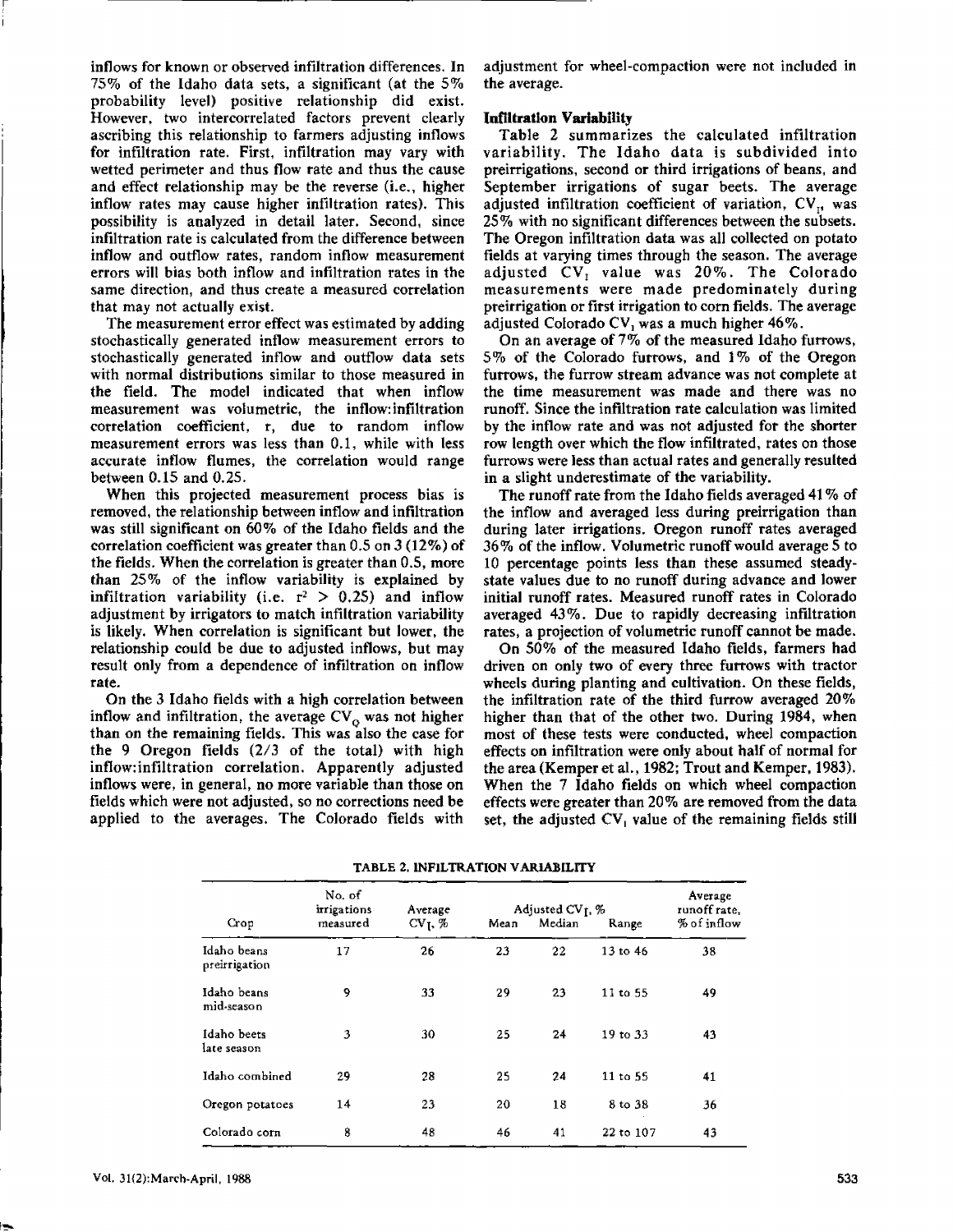average 25%. On 2 of the 3 Colorado fields on which every furrow was irrigated, infiltration rates of alternate wheel-compacted furrows averaged less than SO% those of the uncompacted furrows. When only alternate, evenly compacted furrows are considered, the variability decreased about 30%, and the average CV, value for all Colorado fields decreases from 46% to 39%. Only alternate, uniformly compacted furrows were irrigated during a given potato irrigation in Oregon.

## DISCUSSION

## **Inflow Variability**

An irrigator's only evaluation of the relative size of a feed ditch flow is the cross-sectional flow area in the furrow. Although most irrigators claim, through experience, to be able to judge flows well and set feed ditch water evenly, the most uniformly-set feed ditch inflows were as variable as the least uniformly-set siphon tube flows. Furrow flow depths and widths will generally vary only about three-eights as much as the flow rate (Trout, 1986b), so a 25% flow rate variation would result in only about a 9% flow depth or width variation, which is difficult to detect. Vegetation growth, sediment deposition and erosion change feed ditch capacity and earthen slot sizes and thus flow distribution.

Gated pipe is often considered an improvement over siphon tubes as a water application method, and is sometimes cost-shared with federal funds as a water conservation technique. However, in southern Idaho, gated-pipe applications are significantly less uniform than siphon tube applications. Although gated pipe is commonly used on fields with uneven or steep cross slopes or variable row lengths, which are more difficult to irrigate, such fields were not measured in this study.

Siphon tube inflows are more uniform than gated pipe inflows because siphon tube cross-sectional flow area is fixed by the tube diameter. Also, the head or pressure creating the siphon flow, which is the elevation difference between the ditch water surface and the outflow end of the siphon (or the furrow water level if the end is submerged), is both fairly uniform and easy for the irrigator to see. Siphon tube flow is adjusted by moving the outflow end of the tube up or down. Relative settings are judged either by **the relative elevations of the tubes** (since the ditch water surface is fairly level), or by the trajectory of the water jet from the fixed-area end. Since siphon flow is proportional to the square root of the head, head, which normally ranges from 100 to 300 mm, would have to vary 50% to cause a 25% flow variation.

A disadvantage of the insensitivity of siphon tube flow to head is its limited flow range. Often, an irrigator's practical means to boost the flow to match higher infiltration rates is to add a second siphon to a furrow, which often results in rates higher than needed.

Head at a gated-pipe outlet is determined by the water pressure in the pipe, which varies both with the relative outlet elevation and the relative location along the pipe. Flow rate is adjusted by changing the gate opening. Gates are usually adjusted by tapping with a shovel. With the small flows and moderate-to-steep pipe slopes in southern Idaho (generally 0.5 to 1.5%), gate opening widths are often in the range of 5 to 20 mm. Consequently, a 25% flow variation would result from only a 1 to 5 mm variation in gate opening, since flow is proportional to opening area. In areas where wider gate openings are used (larger flow and/or lower pipe pressure) less variability would be expected. The irrigator must estimate pipe pressure variations from the outlet jet and adjust opening sizes accordingly. Also, due to the higher pressure and consequent smaller outlet sizes in gated pipe as used in Idaho, outlets are more susceptible to plugging with trash than are siphon tubes.

High gated-pipe application uniformity can be achieved if outlet area and head is uniform. A slotted wedge with an adjustable stop (USDA-ARS, 1986) can be used to uniformaly set gated-pipe outlet openings and reduce much of the random variation caused by gate settings. This device, when used on cablegation systems (Kemper et al., 1981), on which head is carefully controlled through uniform pipe grade, resulted in furrow-to-furrow cumulative inflow CV's of 5%. Barrel spigot-type gated-pipe outlets with setting markings on the handle (USDA-ARS, 1985) and fixed-size outlet holes in pipe have also been used on cablegation systems to achieve  $CV_0$  values of 3 to 5%. In this low CV range, actual flow variability is indistinguishable from measurement uncertainty.

## **Infiltration Variability**

The measured coefficient of variation of furrow-tofurrow infiltration rates averaged 25% in southern Idaho, 20% in eastern Oregon, and 46% in western Colorado. With the normally distributed data **these** values would produce water application uniformities with Christiansen uniformity coefficients, UC, of 0.80, 0.84, and 0.64 respectively.

Kemper et al. (1982) measured average furrow-tofurrow steady-state infiltration rate CV's of 57% (not adjusted for measurement uncertainty) on six furrow sets on 15 fields in southern Idaho. The average CV's reduced to 38% on subsets of furrows with or without wheel compaction. Trout and Kemper (1983) measured CV's on research plots with uniform tillage and irrigation practices of 20 to 30%.

The measured infiltration is an average value over the furrow length and the calculated variability ignores infiltration variability along a furrow. Bautista and Wallender (1985) measured 180-min infiltrated volume and "quasi-steady" infiltration rate with a recirculating infiltrometer on 30 1-m long subsections of a furrow. Their calculated coefficients of variation were 53% and 21% for cumulative and steady infiltration. Viera et al. (1981) calculated the variability  $(CV_1)$  of 1280 ring infiltrometer steady-state measurements taken on a grid in a field as 40%.

An identified cause of furrow-to-furrow infiltration variability is uneven tractor and implement wheel compaction of furrows. Fig. 2 shows the measured and calculated effect of uneven furrow compaction on infiltration variability for Idaho conditions. The infiltration reduction is the average percent infiltration rate reduction due to wheel compaction. The variance ratio is the ratio of the furrow-to-furrow variance (standard deviation, squared) of all furrows relative to the variance of subsets of only compacted or uncompacted furrows. The variance ratio expresses the contribution to the variability of the uneven compaction.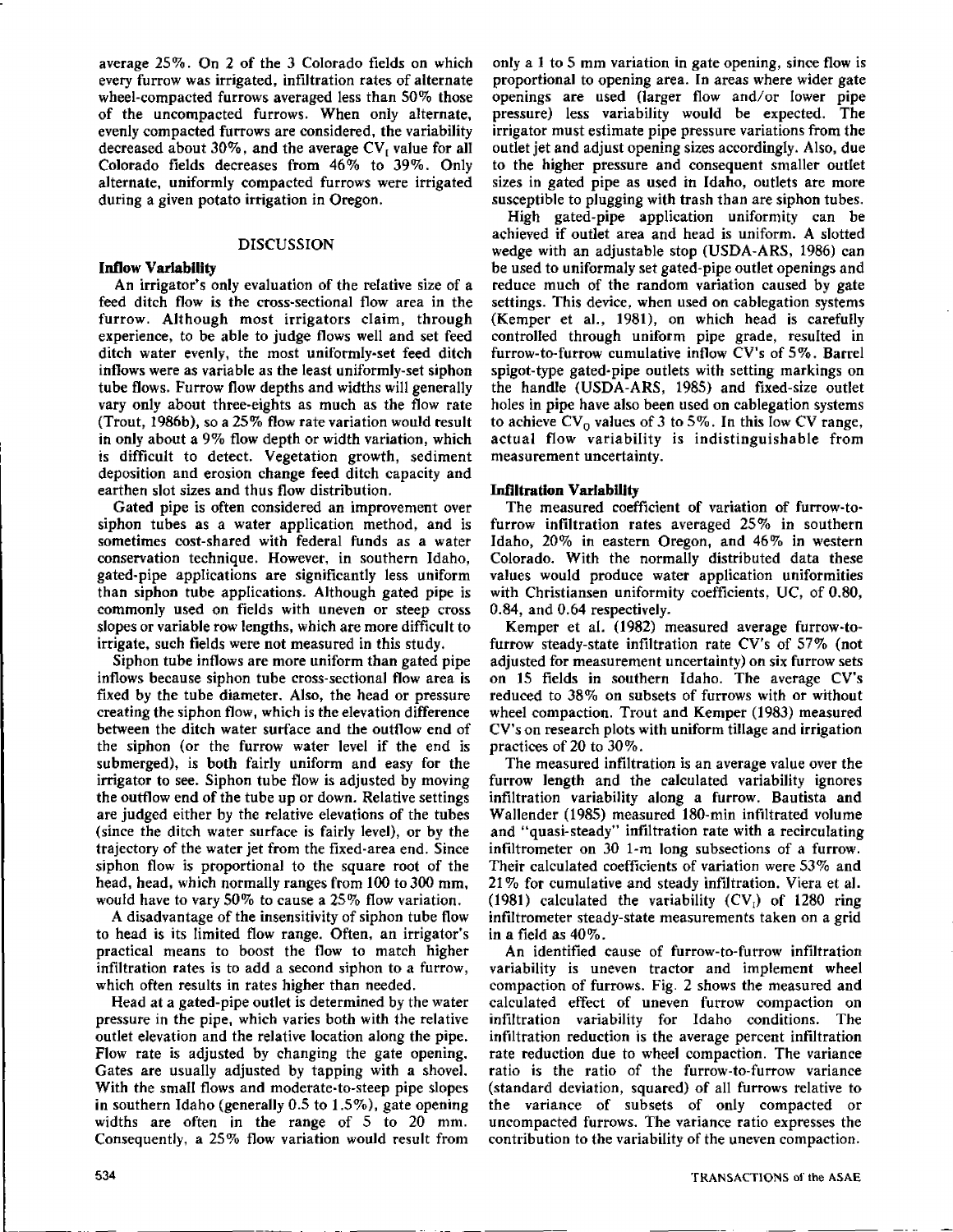

**Fig. 2—Calculated and measured effect of uneven furrow compaction on infiltration variability.**

The calculated curve assumes two-thirds of the furrows are compacted and the  $CV_t$  without uneven compaction is 22%. (The choice of 22% is evident from the next paragraph.) Compacting only half the furrows would change the projected results only slightly. The calculated curve describes the Idaho measured data relatively well.

Fig. 2 shows that when wheel compaction reduces the infiltration rate of two-thirds of the furrows by less than 20%, the contribution to the total variability is small. However, at often-cited infiltration reduction values above 35% (Kemper et al., 1982; Fornstrom et al., 1985; Musick et al., 1985) over half of the total variability is due to uneven wheel compaction (variance ratio >2) and Musick et al., 1985) over half of the total variability is<br>due to uneven wheel compaction (variance ratio >2) and<br>removing uneven wheel compaction would reduce  $CV_t$ <br>values by over 30% (1 - $\sqrt{1/2}$ ). Eliminating uneven wh values by over  $30\%$  (1  $-\sqrt{1/2}$ ). Eliminating uneven wheel compaction effects from all of the Idaho infiltration data sets results in an average  $CV_1$  valve if 22%.

As previously discussed, inflow rate and infiltration rate are related on some fields. Increased inflows would increase wetted perimeter which has been linearly related to furrow infiltration (Fangmeier and Ramsey, 1978; Samani, 1983). This relationship can be estimated by assuming that the wetted perimeter varies with the threeeights power of the flow rate (Trout, 1986b), and that infiltration is linearly related to average furrow wetted perimeter at the furrow mid-length. Under these conditions, The  $CV_1$  which would result only from inflow variability would be 6% at  $CV_0 = 14%$  (siphon tubes), 10% at  $CV_0 = 25\%$  (gated pipe) and 13% at  $CV_0 =$ 29% (feed ditch). When the effect (variances) of these values are subtracted from 25%  $CV_1$ , the resulting  $CV_1$ values are 24%, 23%, and 21%, respectively. Consequently, although the interaction could contribute significantly to the previously discussed relationship between measured infiltration variability, it would contribute only slightly to the total measured infiltration variability.

Furrow-to-furrow infiltration variability is substantial. Although some causes of the variation, such as uneven compaction during tillage or cultivation or variations in flow rate, are known at least qualitatively, most of the

variation is left unexplained. Greater uncertainty in the measurement process than that estimated is possible, but unlikely. Even a 50% higher measurement process CV would reduce the adjusted  $CV_1$  for Idaho only an additional 4 percentage points to 21%.

#### **Cumulative and Seasonal Infiltration Variability**

This infiltration variability analysis is of infiltration rate measured several hours after the start of irrigation. However, cumulative infiltration determines the water distribution. As explained, the infiltration process in southern Idaho is dominated by the basic or steady-state rate. In fact, correlation between cumulative infiltration and base infiltration rate on experimental plots is generally above 0.9. Thus, variability in the basic rate should be representative of cumulative infiltration variability. The infiltration relationship of the silt loam soils common in eastern Oregon is similarly dominated by the steady-state rate. However, on the finer-textured soils of the Grand Valley in Colorado, final infiltration rates tend to be small relative to initial infiltration, and thus, influence cumulative infiltration much less.

Furrow cumulative infiltration was measured on three experimental plots in Idaho and eight farmer fields in the Grand Valley by recording furrow inflows and outflows on individual furrows regularly over time using the same devices described previously. Cumulative infiltration variability was then compared with the variability of a single randomly chosen set of rate measurements. The average infiltration rate and cumulative infiltration CV of the three Idaho plots was 15% and 10%, respectively. However, much of the difference in these measured values is the result of the measurement since the uncertainty of a single measurement is **larger than that of multiple measurements and the relative measurement effect is large** when the variability is small. In Colorado, the average final rate CV was 46% compared to a CV of 22% for the cumulative infiltration data, a reduction of half. Thus, a relationship between final infiltration rate variability and cumulative infiltration variability cannot be generalized but will depend on the soil conditions and infiltration relationship. Bautista and Wallender (1985), in fact, found cumulative infiltration more variable than final rate in short sections (1 m) of furrows in a cracking, swelling clay. They attribute this to the large initial effects of localized cracks, which eventually swell closed.

Relative furrow-to-furrow infiltration might also change through a season as furrow perimeters consolidate, seals form, cracking occurs, roughness changes, and/or additional tillage is applied. This would tend to reduce long-term furrow water application variability as wind direction changes reduce seasonal sprinkler application variability. Table 3 shows the average variability of individual irrigations and consecutive pairs of irrigations, compared to the variability of total seasonal water application to research plots at Kimberly, ID, and Fruita, CO. Application times to all furrows in a set were equal. The results show, as expected, that relative infiltration changes over time do tend to reduce the variability of accumulated water application. The benefit gain in crop production of this evening out over the season will depend on the moisture levels sustained and the crop sensitivity to short-term moisture stress.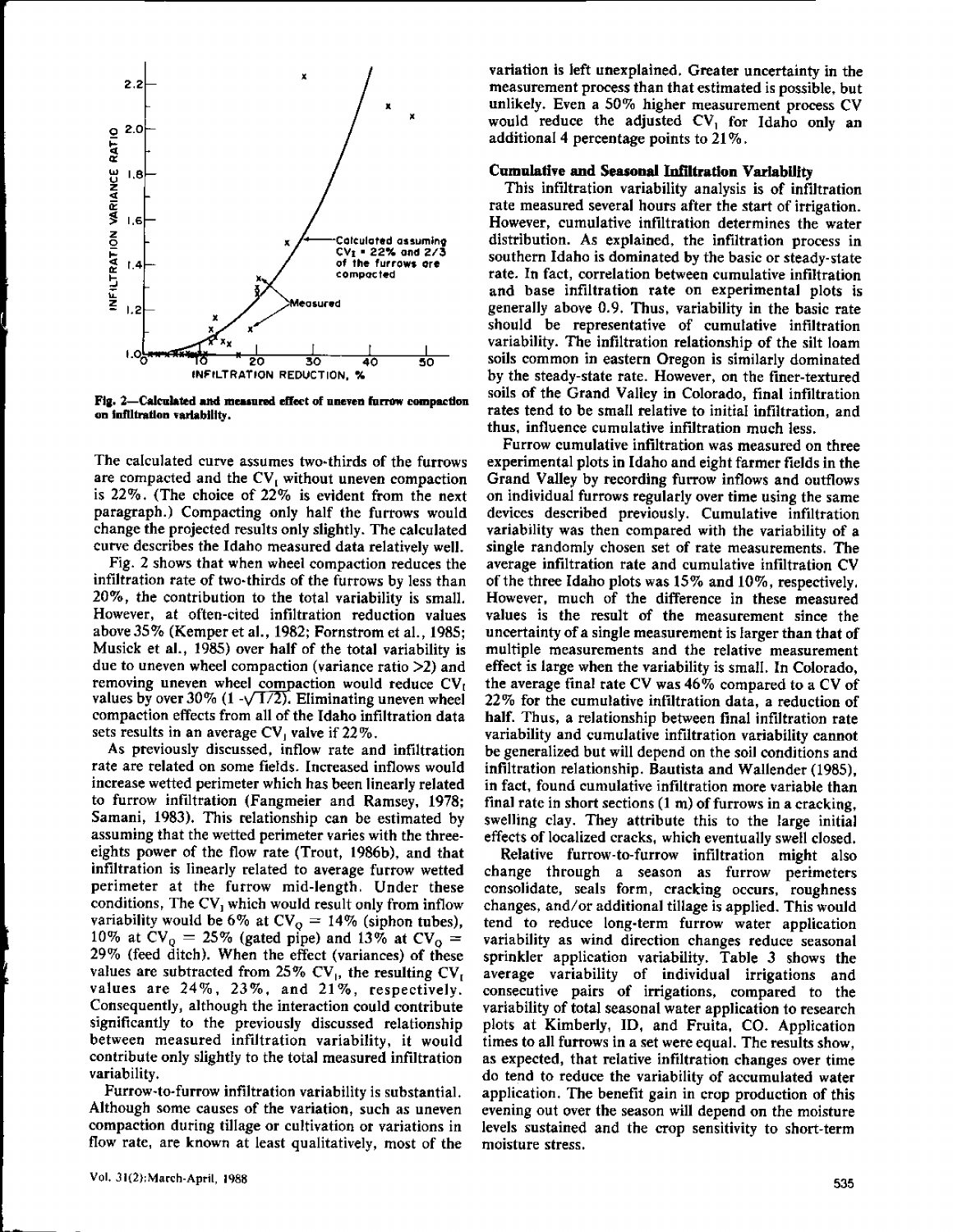#### TABLE 3. VARIABILITY OF MEASURED SEASONAL APPLICATION AND AVERAGE VARIABILITY OF INDIVIDUAL IRRIGATIONS TO **INDIVIDUAL FURROWS ON RESEARCH PLOTS**

| Location     |                   | No. of<br>irrigations | Coefficient of variation, %                                                       |                                                                                             |                                         |  |  |
|--------------|-------------------|-----------------------|-----------------------------------------------------------------------------------|---------------------------------------------------------------------------------------------|-----------------------------------------|--|--|
|              | No. of<br>furrows |                       | Average<br>cumulative infiltration<br>variability of<br>individual<br>irrigations | Average<br>cumulative infiltration<br>variability of<br>consecutive pairs<br>of irrigations | Seasonal<br>infiltration<br>variability |  |  |
| Kimberly, ID | 6                 | 5                     | 11                                                                                |                                                                                             |                                         |  |  |
| Fruita, CO   | b                 | Þ                     | 13                                                                                | 10                                                                                          |                                         |  |  |
| Fruita, CO   | 8                 |                       | 30                                                                                | 24                                                                                          | 20                                      |  |  |

## **Available** Water **Variability**

When two or more crop rows are planted between widely-spaced irrigated furrows, such as is the case with beans in southern Idaho, only water application from the adjacent furrow has significant effect on the water available to an individual crop row. However, when a crop row has an irrigated furrow on both sides, the two adjacent furrows have nearly equal affect on the water availability. Also, when furrows are not widely spaced, and especially with broadcast crops, subsurface moisture moves laterally and crop roots preferentially grow in moist soil such that moisture can be gained from other than the nearest furrow. Thus, individual furrow infiltration variability will overstate the effective water application nonunformity.

To determine this effective water application nonuniformity, the infiltration variability of consecutive pairs of furrows was determined by calculating the  $CV_1$ of 2-furrow running averages across the fields. The adjusted infiltration rate CV of furrow pairs in southern Idaho was 19% compared to 25% for individual furrows. The adjusted CV, for furrow pairs in the Grand Valley was 28% compared to 46% for individual furrows. Recall that the average  $CV_1$  of individual furrows in the Grand Valley was only 39% on subsets of wheel compacted or uncompacted furrows, so a large portion of this difference is the result of uneven compaction. In eastern Oregon, alternate furrows were irrigated every other irrigation on most fields, and thus only alternate furrows were measured. The 2-point running average  $CV<sub>1</sub>$  of these alternate furrows was 16% compared to 20% for individual furrows. Thus, individual furrow variability overstates the effective water availability variability by 25 to 50% for crops which absorb moisture from more than one furrow.

## **Consequences of Inflow and Infiltration Variability**

The consequences of furrow-to-furrow inflow and infiltration variability are irrigation water loss and/or high system and labor costs. In order to insure adequate furrow advance times on those furrows with higher infiltration rates and/or lower inflow rates, the irrigator must either return to the field to boost the inflow on furrows with slow advance, or must initially set all inflows higher. The result of higher inflows is higher runoff from the tail end of the furrows. The average runoff rate on the measured fields was 40%.

In order to apply adquate water to furrows with low infiltration rates, the irrigation time must be extended until the required water has infiltrated. In the process,

excess water will be applied to all furrows with higher infiltration rates. The greater the infiltration variability, the greater the excess application and, thus, deep percolation loss. The relationship between runoff and deep percolation loss and inflow and infiltration variability is quantified in Trout and Mackey (1988c).

## SUMMARY AND CONCLUSIONS

1. Irrigators apply water to furrows much more evenly with siphon tubes than with gated pipe or feed ditches. The measured coefficient of variation in southern Idaho of the three application methods is 14%, 25%, and 29%, respectively. Hydraulic principles can explain these differences.

2. The furrow-to-furrow base infiltration rate coefficient of variation is 25% in southern Idaho, 20% in eastern Oregon, and 46% in western Colorado. When the effect of uneven furrow wheel compaction is removed, the values are 22%, 20%, and 39%, respectively. Most of this large variability in wholefurrow infiltration is unexplained.

3. The variability of cumulative infiltration will generally be less than infiltration rate. The reduction will depend upon the soil infiltration relationship. Relative infiltration changes with time will decrease seasonal infiltration variability below that of individual irrigations.

4. Crops which utilize water from more than one furrow will experience 20 to 30% less water availability variability than those with only one furrow supplying water.

5. Furrow inflow and infiltration variability causes farmers to apply excess water in order to adequately irrigate a major portion of a field.

## **References**

1. Bautista, E., and W. W. Wallender. 1985. Spatial variability infiltration in furrows. TRANSACTIONS of the ASAE 28(6):1846-1851, 1855.

2. Fangmeier, D. D., and M. K. Ramsey. 1978. Intake characteristics of irrigated furrows. TRANSACTIONS of the ASAE 21(4):696-700, 705.

3. Fornstrom, K. J., J. A. Michel, Jr., J. Borelli, and G. D. Jackson. 1985. Furrow firming for control of irrigation advance rates. TRANSACTIONS of the ASAE 28(2):519 531.

4, Kemper, W. **D., W. H.** Heinemann, D. C. Kincaid, R. V. Worstell. 1981. Cablegation I: Cable controlled plugs in perforated supply pipe for automatic furrow irrigation. TRANSACTIONS of the ASAE 24(6):1526 . 1532.

5. Kemper, W. D., B. J. Ruffing, and I. A. Bondurant. 1982, Furrow intake rates and water management. TRANSACTIONS of the ASAE 25(2): 333-339.